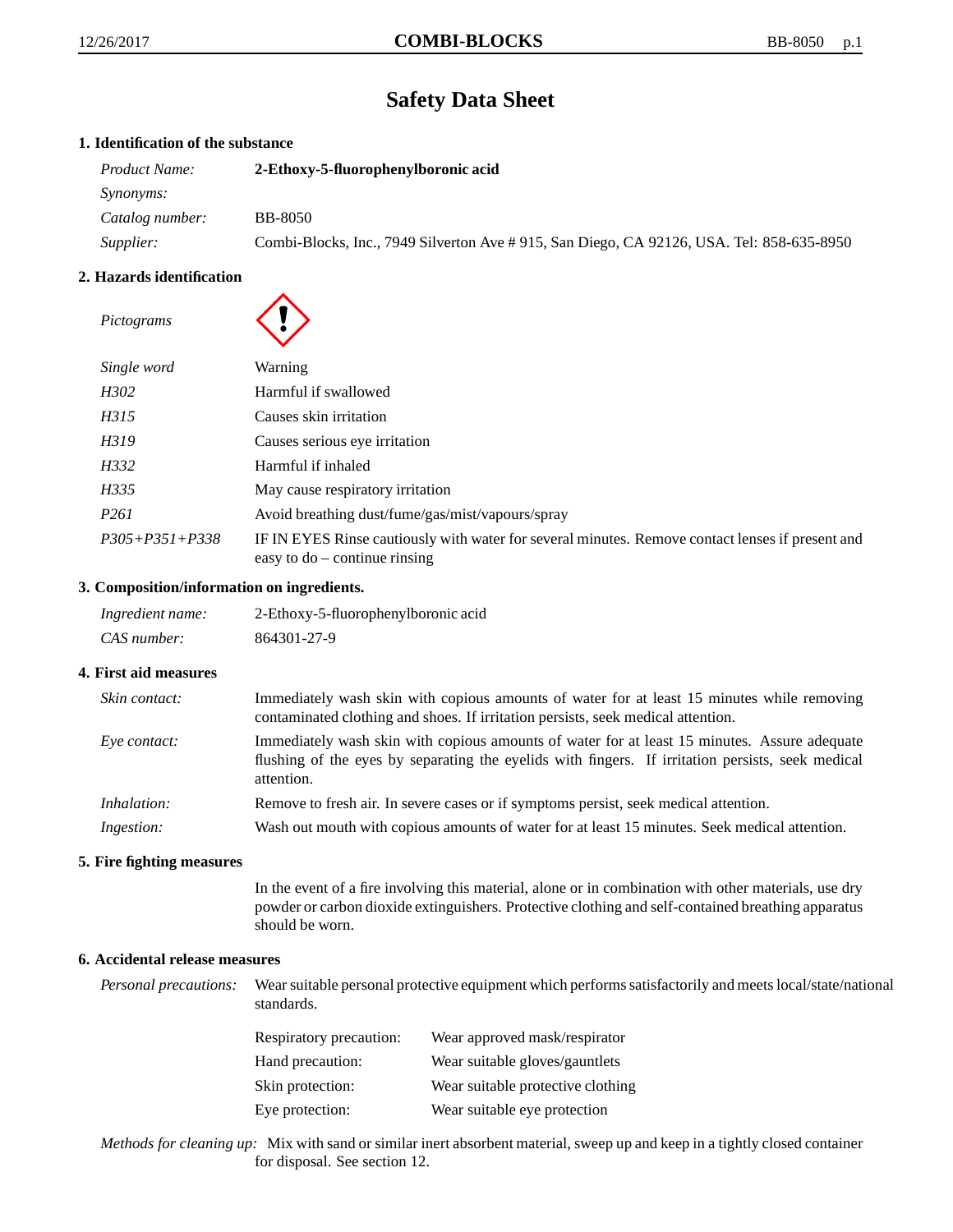*Environmental precautions:* Do not allow material to enter drains or water courses.

# **7. Handling and storage**

| Handling: | This product should be handled only by, or under the close supervision of, those properly qualified |
|-----------|-----------------------------------------------------------------------------------------------------|
|           | in the handling and use of potentially hazardous chemicals, who should take into account the fire,  |
|           | health and chemical hazard data given on this sheet.                                                |
| Storage:  | Store in closed vessels.                                                                            |

### **8. Exposure Controls / Personal protection**

*Engineering Controls:* Use only in a chemical fume hood. *Personal protective equipment:* Wear laboratory clothing, chemical-resistant gloves and safety goggles. *General hydiene measures:* Wash thoroughly after handling. Wash contaminated clothing before reuse.

#### **9. Physical and chemical properties**

| Appearance:           | Not specified    |
|-----------------------|------------------|
| <i>Boiling point:</i> | No data          |
| Melting point:        | No data          |
| Flash point:          | No data          |
| Density:              | No data          |
| Molecular formula:    | $C_8H_{10}BFO_3$ |
| Molecular weight:     | 184.0            |

#### **10. Stability and reactivity**

*Conditions to avoid:* Heat, flames and sparks. *Materials to avoid:* Oxidizing agents. *Possible hazardous combustion products:* Carbon monoxide, hydrogen fluoride.

#### **11. Toxicological information**

*Acute toxicity:* Harmful if swallowed. Harmful if inhaled.

*Skin irritation/corrosion:* Causes skin irritation.

*Eye damage/irritation:* Causes serious eye irritation.

*Respiratory or skin sensitization:* May cause respiratory irritation.

*Germ cell mutagenicity:* No data available.

*Carcinogenicity:* No classification data on carcinogenic properties of this material is available from EPA, IARC, NTP, OSHA or ACGIH.

*Reproductive toxicity:* No effects known.

*Specific target organ system toxicity - repeated exposure:* No effects known.

*Specific target organ system toxicity - single exposure:* No data available.

*Aspiration hazard:* No data available.

*Additional information:* To the best of our knowledge, the chemical, physical and toxicological properties of this substance have not been thoroughly investigated.

# **12. Ecological information**

*Toxicity:* No data available.

*Persistence and degradability:* No data available.

*Bioaccumulative potential:* No data available.

*Mobility in soil:* No data available.

*Result of PBT and vPvB assessment:* PBT: Not applicabel. vPvB: Not applicable.